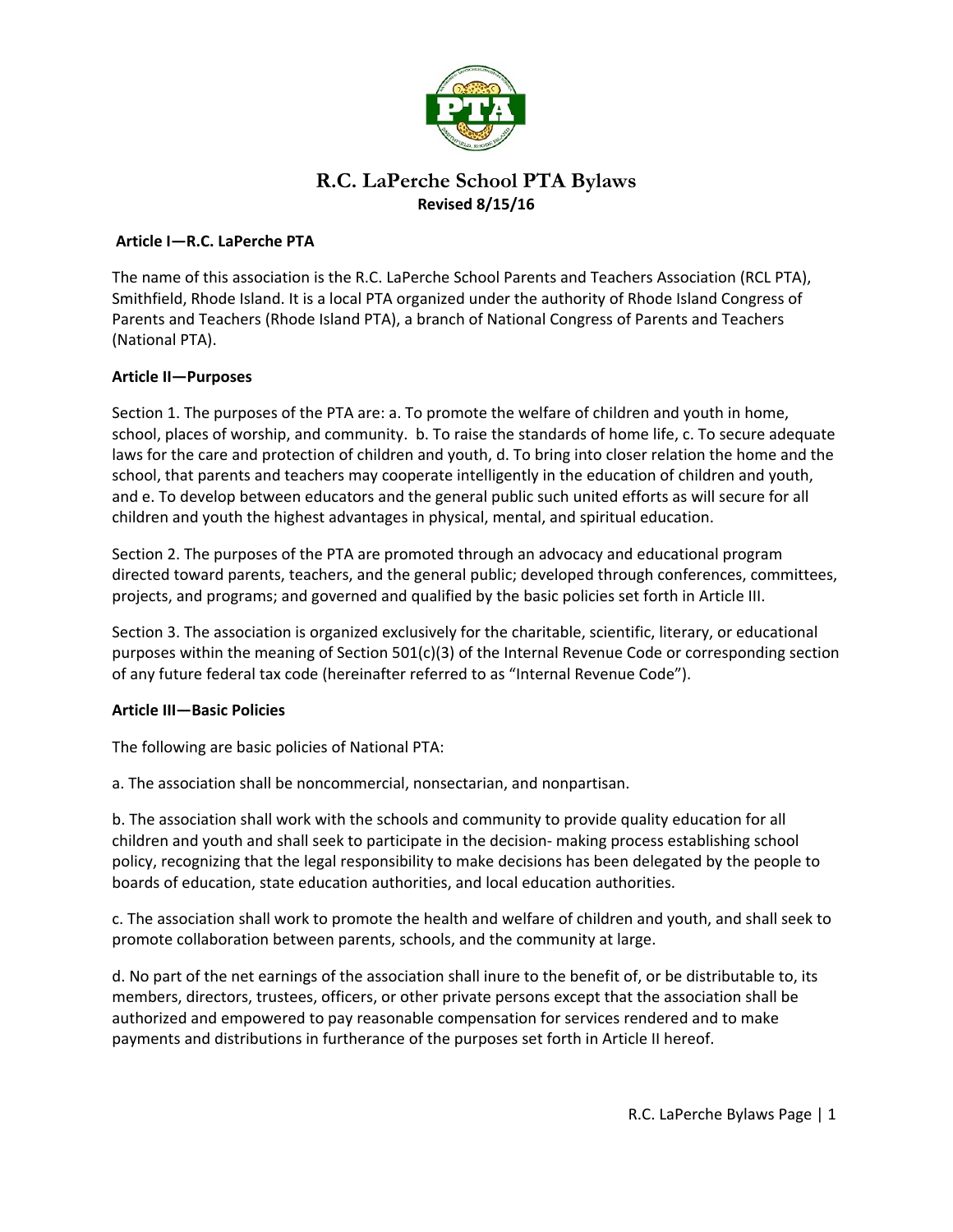e. Notwithstanding any other provision of these articles, the association shall not carry on any other activities not permitted to be carried on (i) by an association exempt from federal income tax under Section 501(c)(3) of the Internal Revenue Code or (ii) by an association, contributions to which are deductible under Section 170(c)(2) of the Internal Revenue Code.

 f. Upon the dissolution of this association, after paying or adequately providing for the debts and obligations of the association, the remaining assets shall be distributed to one or more nonprofit funds, foundations, or associations that have established their tax-exempt status under Section 501(c)(3) of the Internal Revenue Code and whose purposes are in accordance with those of National PTA.

g. The association or members in their official capacities shall not, directly or indirectly, participate or intervene (in any way, including the publishing or distributing of statements) in any political campaign on behalf of, or in opposition to, any candidate for public office; or devote more than an insubstantial part of its activities to attempting to influence legislation by propaganda or otherwise.

### **Article IV—Relationship with National PTA and Rhode Island PTA**

Section 1. This local PTA shall be organized and chartered under the authority of the Rhode Island PTA in the area in which this local PTA functions, in conformity with such rules and regulations, as the Rhode Island PTA may in its bylaws prescribe. The Rhode Island PTA shall issue to this local PTA an appropriate charter evidencing the due association and good standing of this local PTA. (State may establish their own "good standing" policy.) A local PTA in good standing is one that: a. Adheres to the purposes and basic policies of the PTA; b. Remits the national portion of the dues through the state PTA to reach the national office by dates designated by National PTA; c. Has bylaws approved according to the procedures of its state; and d. Meets other criteria as may be prescribed by the individual state PTA.

Section 2. This local PTA shall adopt such bylaws for the government of the association as shall be approved by the Rhode Island PTA. Such bylaws shall not be in conflict with National PTA Bylaws or the bylaws of Rhode Island PTA.

Section 3. Bylaws of this local PTA shall include an article on amendments.

#Section 4. Each local PTA shall keep such permanent books of account and records as shall be sufficient to establish the items of gross income, receipts, and disbursements of the association, including, specifically, the number of its members, the dues collected from its members, and the amounts of dues remitted to the state PTA. Such books of account and records shall at all reasonable times be open to inspection by an authorized representative of Rhode Island PTA.

#Section 5. The charter of a local PTA shall be subject to withdrawal and the status of such association as a local PTA shall be subjected to termination, in the manner and under the circumstances provided by the bylaws of Rhode Island PTA.

#Section 6. Each local PTA is obligated, upon withdrawal of its charter by Rhode Island PTA, a. To yield up and surrender all of its books and records to Rhode Island PTA; b. To immediately transfer all of its assets and property to Rhode Island PTA or such agency as may be designated by Rhode Island PTA or to another local PTA organized under the authority of Rhode Island PTA. No assets or property shall be transferred without the express permission of Rhode Island PTA;

c. To cease and desist from the further use of any name that implies or connotes association with National PTA or Rhode Island PTA or status as a constituent association of National PTA, including, but not limited to the IRS EIN number granted under the umbrella of Rhode Island PTA and the right to participate in the group insurance plan; and d. To carry out promptly, under the supervision and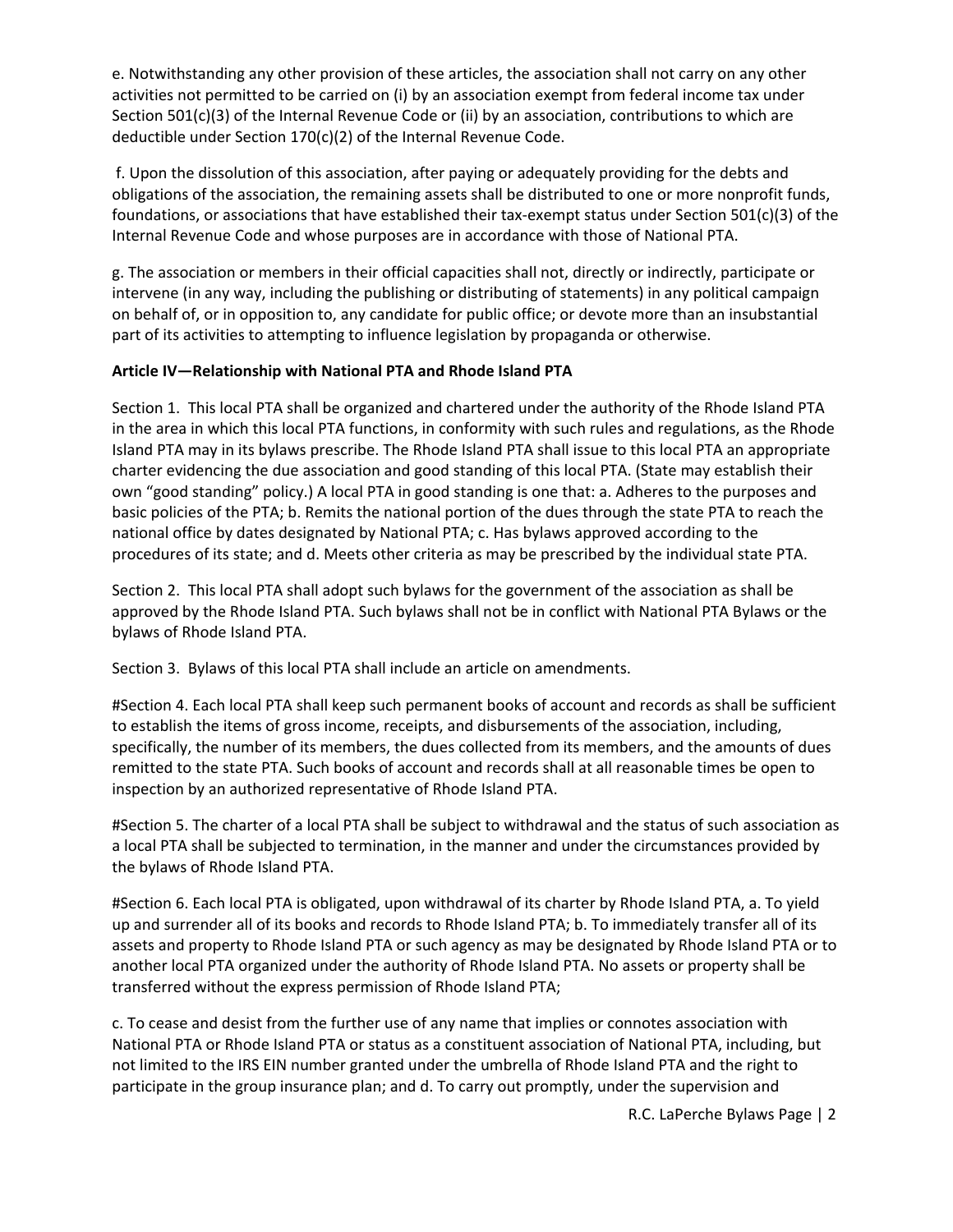direction of Rhode Island PTA, all proceedings necessary or desirable for the purpose of dissolving such local PTA.

#Section 7. Procedures for dissolution:

- a. If a local PTA/PTSA unit is considering dissolution, the local unit Board shall meet representatives from the Rhode Island PTA Board, prior to any formal action.
- b. If after meeting with the representatives from the Rhode Island PTA Board, the local unit Board decides to proceed with the advisability of dissolution, the local unit board shall adopt a resolution recommending that the local PTA or PTSA be dissolved and directing that the question of such proposed dissolution be submitted to a vote at a special meeting of the members having voting rights. Written or printed notice stating that the purpose of such meeting is to consider the advisability of dissolving the local PTA/PTSA shall be given (30) days prior to the date of such meeting.
- c. Written notice of the adoption of such resolution, accompanied by a copy of the notice of the special meeting to members, shall be given to the president of the Rhode Island PTA at least 20 days before the date fixed for such special meeting of the members.
- d. Only those persons who were members in good standing of the local PTA/PTSA on the date of the adoption of the resolution shall be entitled to vote at the special meeting on the question of dissolution.
- e. Approval of dissolution of the local PTA/PTSA shall require the affirmative vote of at least 2/3 of the members present and entitled to vote at the special meeting, a quorum being present. Written notice of the results of the vote will be given to the president of Rhode Island PTA.
- f. Upon dissolution, after paying or adequately providing for the debts and obligations of the association, the remaining assets shall be distributed to one or more nonprofit funds, foundations, or associations that have established their tax-exempt status under Section 501(c)(3) of the Internal Revenue Code and whose purposes are in accordance with those of National PTA.
- g. Being no longer chartered by Rhode Island PTA, the local unit PTA/PTSA shall cease and desist from the further use of any name that implies or connotes association with National PTA or Rhode Island PTA or status as a constituent association of National PTA, including, but not limited to the IRS EIN number granted under the umbrella of Rhode Island PTA.

#Section 8. Each officer or board member of a local PTA shall be a member of such local PTA.

#Section 9. Only members of a local PTA who have paid dues for the current membership year may participate in the business of the local PTA. #

#Section 10. Each local PTA shall collect dues from its members and shall remit a portion of such dues to Rhode Island PTA as provided in Article VII hereof. #

#Section 11. Each local PTA shall include in its bylaws provisions corresponding to the provisions of state bylaws identified by the number symbol (#). (Shown here as Sections 4 through 10)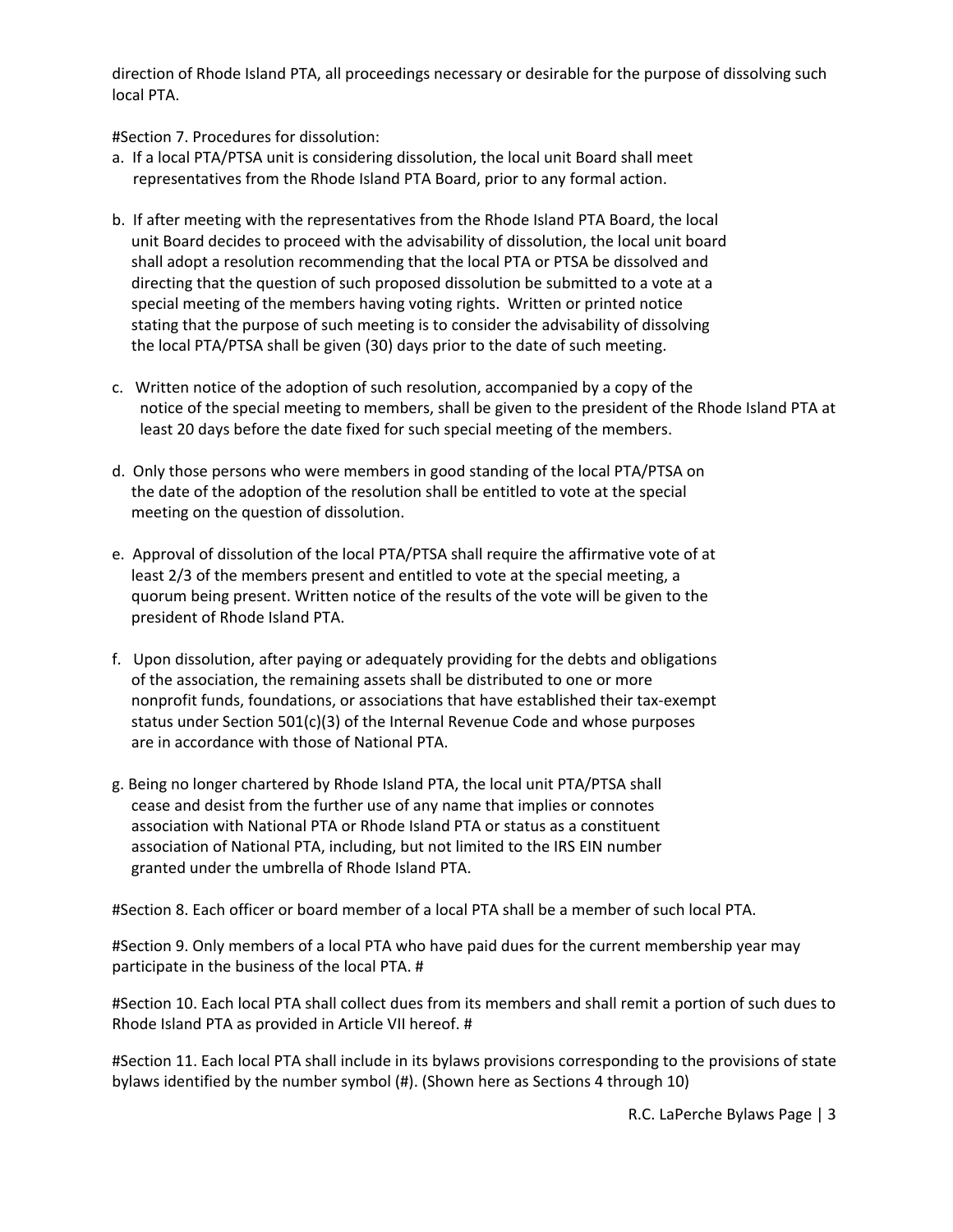#Section 12. Bylaws of this local PTA shall include a provision establishing a quorum.

#Section 13. The bylaws of this local PTA shall prohibit voting by proxy.

### **Article V—Membership and Dues**

 Section 1. Every individual who is a member of this local PTA is, by virtue of that fact, a member of the National PTA and of the Rhode Island PTA by which this local PTA is chartered, and is entitled to all the benefits of such membership.

Section 2. Each member of this local PTA shall pay annual dues to said *association*. The amount of such annual dues shall include the portion payable to the Rhode Island PTA and the portion payable to National PTA.

#Section 3. Each local PTA shall a. Adhere to the Rhode Island PTA membership year set and reflected in the RI State By-laws. b. Conduct an annual enrollment of members but may admit individuals to membership at any time.

### **Article VI—Officers**

Section 1. The officers of this local PTA shall be President, 1st Vice President, 2nd Vice President, Recording Secretary, Corresponding Secretary and Treasurer.

Section 2. Officers shall be elected in the month of May. Prior to elections, notification of open Board positions will be communicated to entire school community on two occasions, varying in communication medium (i.e., email, paper flyer, etc.) The election process is considered open and any active member may submit self-nomination intent in writing prior to the election.

Section 3. The vote shall be conducted by ballot and a majority vote shall elect. When there is only one candidate for any office that election may be held by voice vote as outlined in 4a.

Section 4. The following provisions shall govern the eligibility of individuals to be officers of the R.C. LaPerche School PTA:

a. Each officer shall be a current member of this local PTA and shall have attended 5 or more general membership meetings within the election year.

b. No officer may be eligible to serve more than two consecutive terms in the same office.

c. A person who has served in an office for more than one half of a full term shall be deemed to have served a full term in such office.

Section 5. Officers shall assume their official duties following a joint meeting of the newly elected and outgoing E-Boards [as defined in Article VIII]. This meeting shall be held in June prior to the close of the school year. At this time the financial audit shall be performed. Officers shall serve for a term of 2 years or until their successors are elected.

Section 6. A vacancy occurring in the office of president shall be filled for the remainder of the unexpired term by the 1st vice president. A vacancy in any office other than president shall be filled by the E-Board. In the event that a position will be vacant due to lack of interest, the current officer will hold that position until the next election.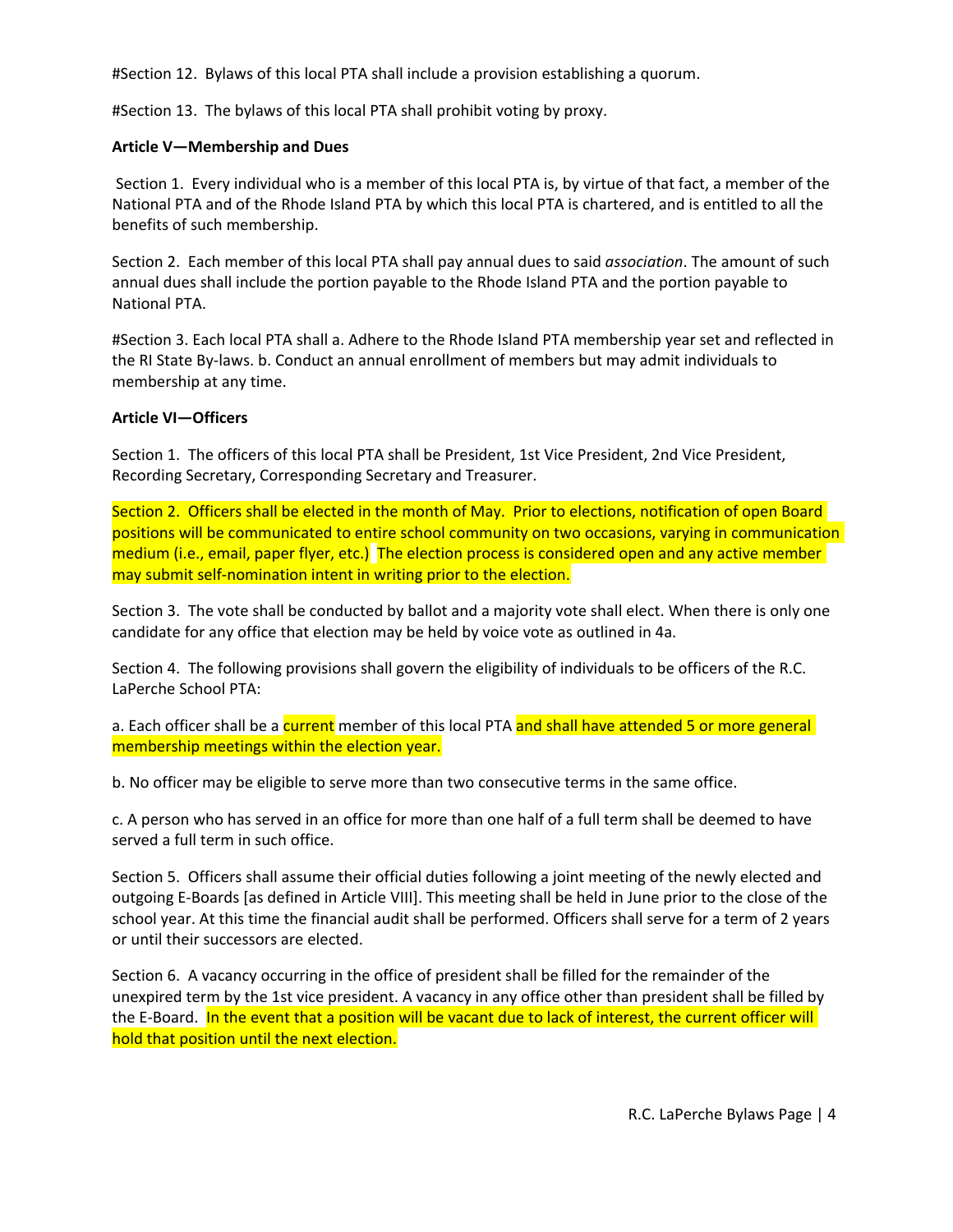Section 7. There shall be a nominating committee composed of three members who shall be elected by this local PTA at the regular general membership meeting held in March. a. The committee shall elect its chair. b. The nominating committee shall gather the names of all nominees for each position on the ballot. c. The nominating committee shall be charged with identifying at least one qualified person for each position. The committee shall report their findings at the regular general membership meeting in-April. At this time, additional nominations may be made from the floor. d. Only those individuals who are current members of this local PTA and who have signified their consent to serve if elected shall be nominated for, or elected to, such office.

# **Article VII—Duties of Officers**

Section 1. The President shall:

a. Preside at all meetings of this local PTA and the E-Board, creating the agenda with input from all E-Board members;

b. Serve as signatory on PTA checks;

c. Serve as an ex-officio member of all committees except the nominating committee;

d. Coordinate the work of the officers and committees of this local PTA in order that the purposes may be promoted;

e. Function as a liaison between R.C. LaPerche and the families, consulting with the principal on issues of mutual concern and keeping the principal apprised of PTA activities;

f. The President or his/her designee shall attend the monthly Superintendent's meeting, reporting all pertinent information to the general membership in a timely manner;

g. The President may approve expenses, outside of board vote, up to \$200.

h. Perform such other duties as may be provided for by these bylaws, prescribed by the parliamentary authority, or directed by the E-Board.

Section 2. The 1st Vice-President shall:

a. Act as aide to the President;

b. Perform the duties of the President in the President's absence or inability to serve;

c. Obtain necessary permits for PTA activities and events;

d. Oversee PTA membership enrollment and monthly reports;

e. Maintain a membership list and ensure reporting of membership to the State PTA as designated in the RI State PTA Bylaws;

f. Perform such other duties as may be provided for by these bylaws, prescribed by the parliamentary authority, or directed by the President or the E-Board.

Section 3. The 2nd Vice President/Principal:

a. Perform the duties of the President in the President's and First Vice-President's absence or inability to serve;

b. Perform such other duties as may be provided for by these bylaws, prescribed by the parliamentary authority, or directed by the President or the E-Board.

Section 4. The Recording Secretary shall:

a. Record the minutes of all meetings of the R.C. LaPerche School PTA and submit to the E-Board for edits within 2 weeks of the next scheduled meeting;

R.C. LaPerche Bylaws Page | 5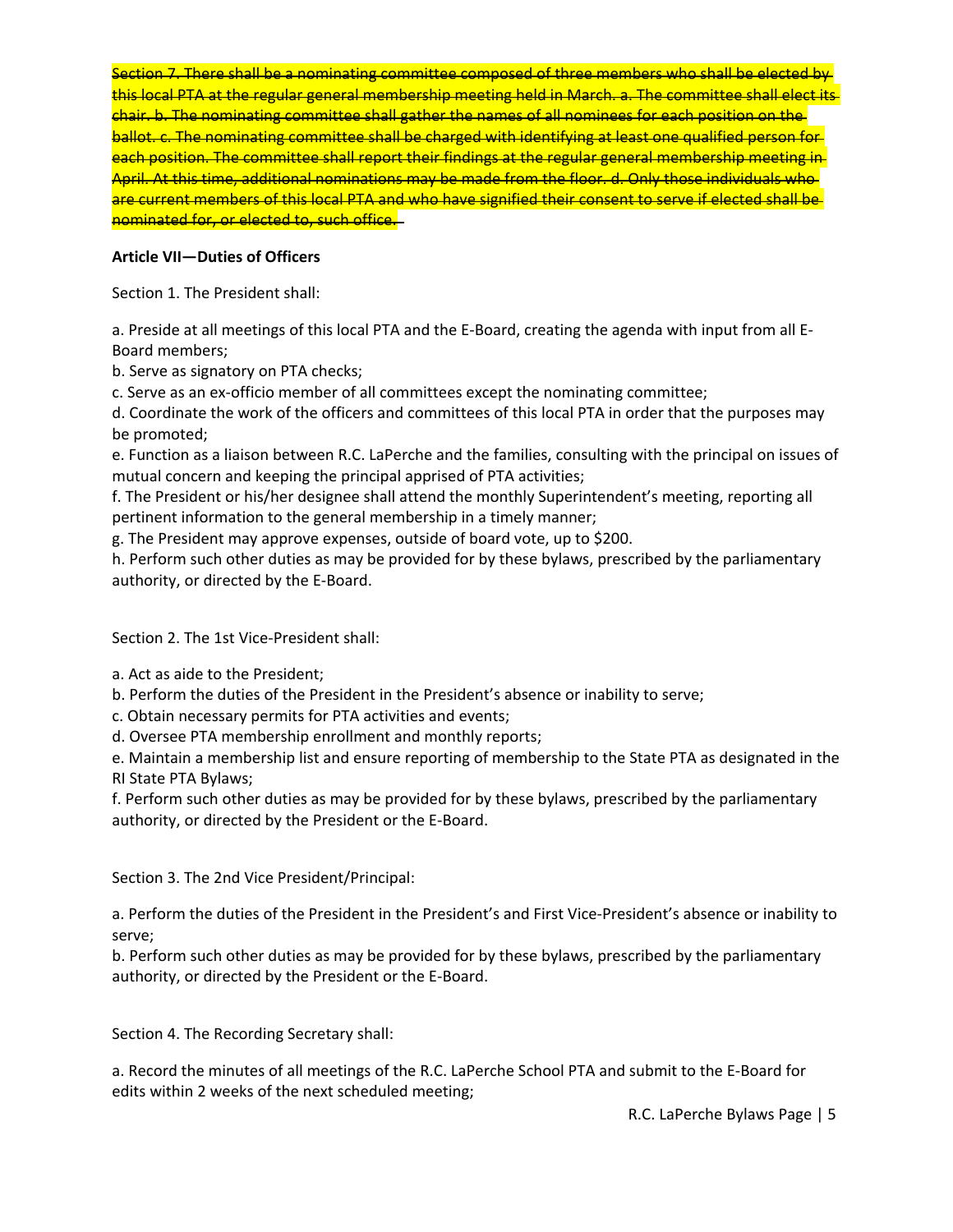b. Maintain attendance list for each PTA meeting;

c. Be prepared to read the records of any previous meetings;

d. File all records;

e. Maintain a current copy of the bylaws;

f. Perform such other duties as may be provided for by these bylaws, prescribed by the parliamentary authority, or directed by the President or the E-Board.

Section 5. The Corresponding Secretary shall:

a. Coordinate all PTA correspondence (for example: newsletters, meeting flyers) to ensure all necessary information is disseminated to the PTA membership;

b. In the absence of the Recording Secretary, the Corresponding Secretary shall record minutes of the R.C. LaPerche School PTA meetings;

c. Perform such other duties as may be provided for by these bylaws, prescribed by the parliamentary authority, or directed by the President or the E-Board.

Section 6. The Treasurer shall:

a. Have custody of the funds of this local PTA and transfer all PTA funds to the PTA bank account within seven (7) days of receipt of funds;

b. Maintain a full account of the funds of this local PTA;

c. Make disbursements as authorized by the President, E-Board, or this local PTA in accordance with the budget adopted by this local PTA;

d. Maintain a full and accurate account of the receipts and disbursements in the books belonging to the R.C. LaPerche School PTA;

e. Provide a written financial statement to the E-Board at each meeting;

f. Present an annual report of the financial condition of the association at the May membership meeting;

g. Submit the books annually for an audit by an auditing committee consisting of the newly elected President and Treasurer; the outgoing President and Treasurer; 2 neutral parties and the school Principal. This audit will take place at the joint meeting of the incoming and outgoing boards to be held before the close of the school year in June.

h. Report the findings of the annual audit to the E-Board;

i. Complete all forms and fillings as required by the IRS and State PTA in accordance with their deadlines;

j. Perform such other duties as may be provided for by these bylaws, prescribed by the parliamentary authority, or directed by the president or the E-Board.

# **Article VIII—Executive Board (E-Board)**

Section 1. The affairs of the R.C. LaPerche School PTA shall be managed by the E-Board between local PTA general membership meetings.

Section 2. Each board member shall be a member of this local PTA.

Section 3. The E-Board shall consist of

a. All electedofficers

b. The Principal of R.C. LaPerche School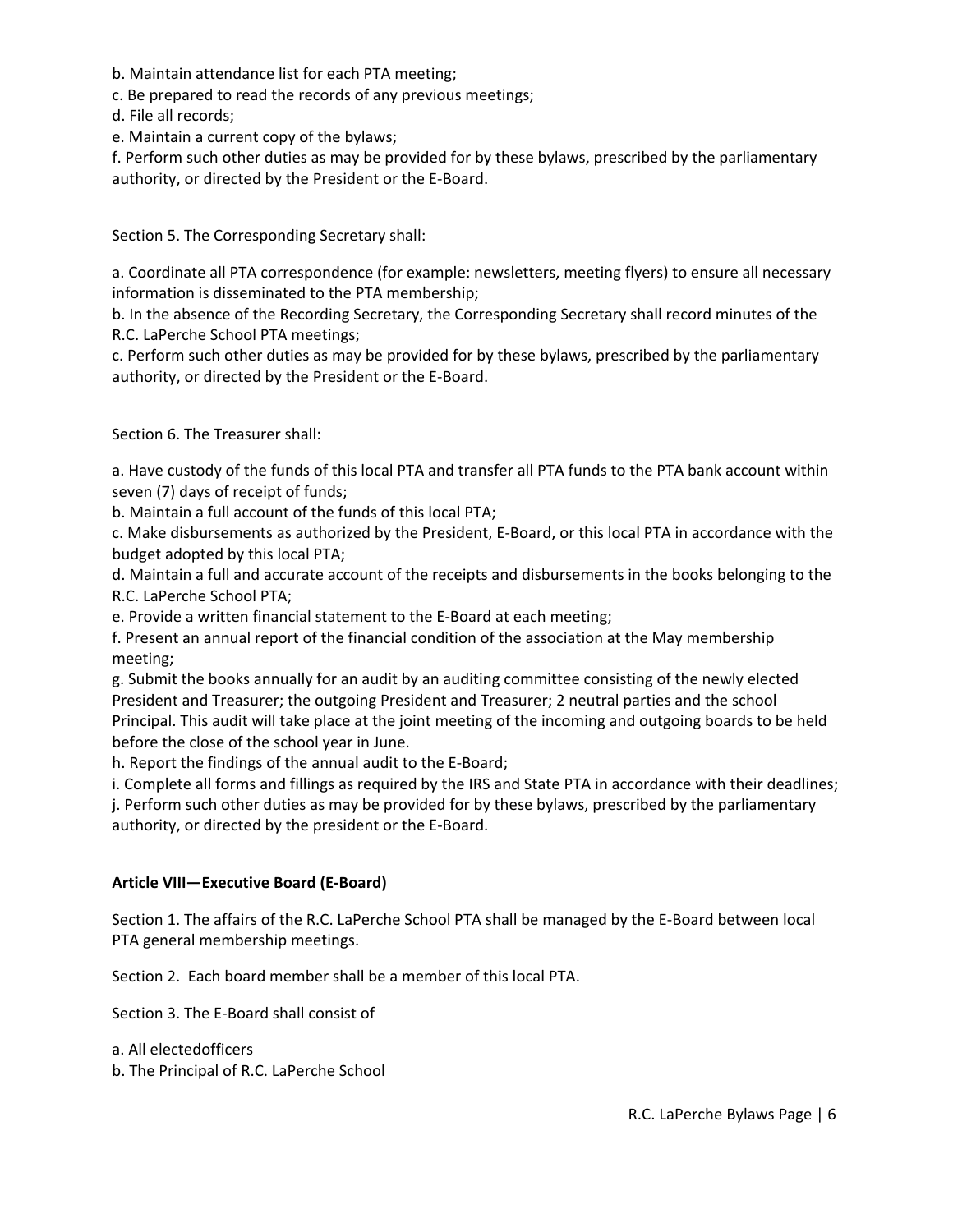Section 4. Duties of the E-Board shall be to:

a. Carry out such business as may be referred to it by the membership of the association;

b. Create special committees;

c. Create a report at the regular general membership meetings of this local PTA;

d. Prepare and submit an annual budget to this local PTA's general membership following E-Board approval;

e. Approve payment of non-routine bills within the limits of the approved budget.

Section 5. If any member of the E-Board shall at any time cease to meet the qualifications or fulfill the duties of the position, that person may be removed from the board by resolution adopted by the members.

Section 6. Regular meetings of the E-Board shall be held with the date and time to be fixed by the board at its first meeting of the year.

Section 7. Special meetings of the E-Board may be called by the president or when requested by three members upon seven days written notice to each member of the board.

Section 8. At all meetings of the board, a majority of the members of the board shall constitute a quorum for the transaction of business.

Section 9. Upon the expiration of their term of office, all officers automatically cease to be a member of the E-Board and shall be relieved of all duties and responsibilities incident to such membership. All records, books, and other materials pertaining to the position shall be turned over to the president and all funds pertaining to the position shall be returned to the treasurer within 14 days.

### **Article IX—Event Coordinators/Committees**

Section 1. Only members of this local PTA shall be eligible to serve in any elective or appointive positions.

Section 2. The E-Board may create such special committees, as it may deem necessary, to promote the purposes of PTA and carry on the work of this local PTA.

Section 3. The chair of each committee shall present a plan of work and budget to the E-Board for approval. No committee work shall be undertaken without the consent of the E-Board.

### **Article X—General Membership Meetings**

Section 1. Regular meetings of this local PTA shall be held within the first full week of each month, unless otherwise provided by this local PTA or the E-Board. Five days' notice shall be given to the membership of any change of date.

Section 2. Special meetings of this local PTA may be called by the president or by a majority of the E-Board, five days' notice having been given.

Section 3. The annual meeting shall be held in May.

Section 4. Five members shall constitute a quorum for the transaction of business in any meeting of this local PTA. E-Board members are excluded from this quorum.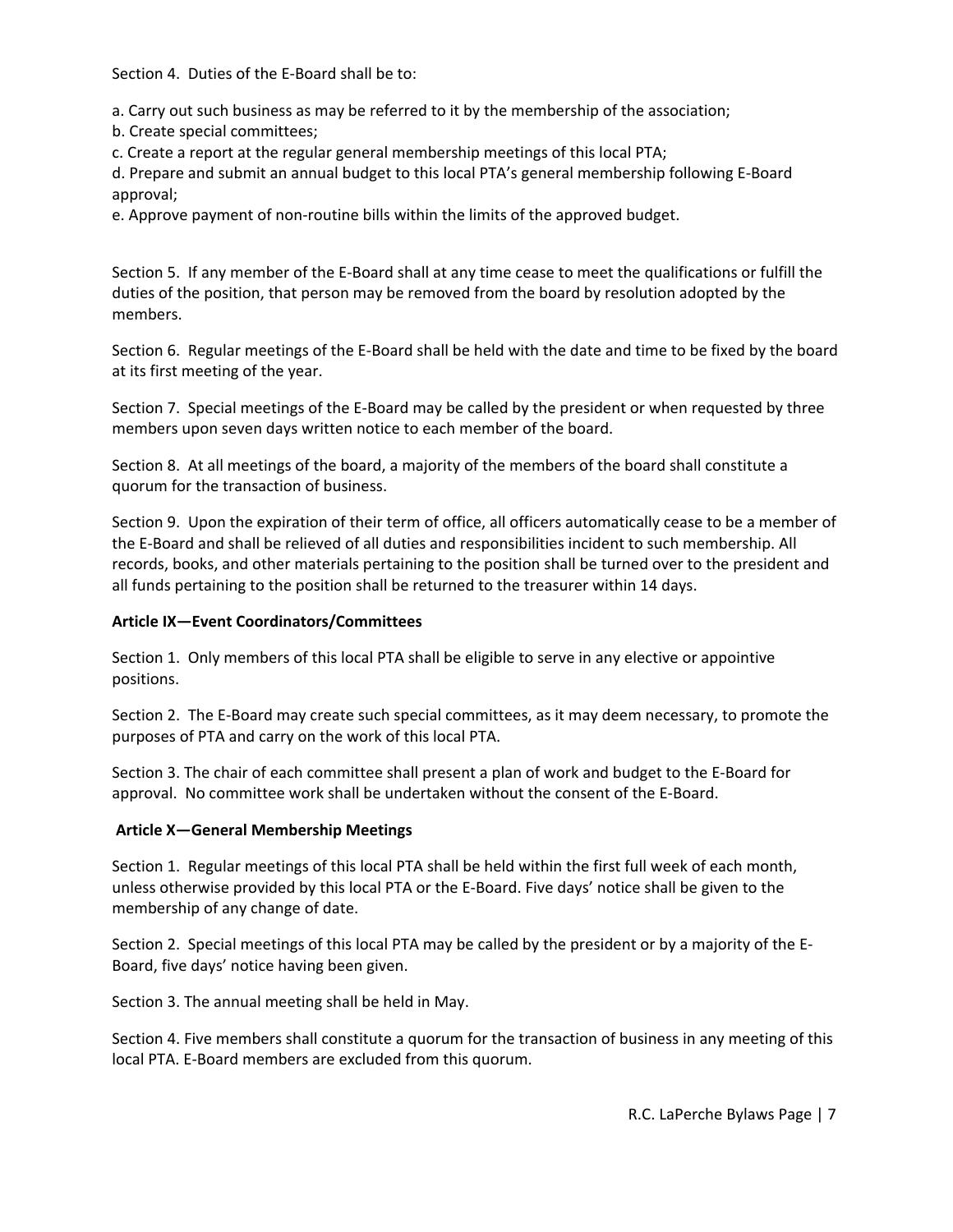Section 5. When requesting funds totaling more than \$200 from the PTA, teachers of the school must be present during a PTA meeting to present their request and respond to questions from the committee as needed.

**Article XI—Rhode Island PTA Convention** [The following sections must correspond to the state PTA bylaws, and are provided as a guideline to local PTAs.]

#Section 1. This local PTA shall be represented at the annual meeting of the Rhode Island PTA. Voting delegates to the Rhode Island PTA Statewide Meeting shall consist of all members of this local unit PTA in Rhode Island as shown on the books of Rhode Island PTA as of 30 days prior to the meeting*.*

### **Article XII—Fiscal Year**

The fiscal year of the R.C. Laperche School PTA shall begin on July 1 and end on June 30 of said year.

#### **Article XIII—Parliamentary Authority**

The rules contained in the current edition of Robert's Rules of Order, Newly Revised shall govern R.C. LaPerche School PTA in all cases in which they are applicable and in which they are not in conflict with National PTA Bylaws, the Rhode Island PTA Bylaws, and special rules of order or Articles of Incorporation.

#### **Article XIV—Amendments**

Section 1. These bylaws may be amended at any regular general membership meeting of the R.C. LaPerche School PTA by a two-thirds vote of those present and voting, provided the amendments have been approved by the E-Board and notice of proposed amendments has been provided to the membership 7 days prior to the meeting.

Section 2. The E-Board, by a majority vote, may authorize the Committee on Bylaws to submit a revised set of bylaws as a substitute for the existing bylaws.

Section 3. Submission of amendments or revised bylaws for approval by the Rhode Island PTA shall be in accordance with the bylaws or regulations of the Rhode Island PTA.

#Section 4. The adoption of an amendment to any provision of the bylaws of the State PTA, identified by a number symbol (#) shall serve automatically without the requirement of further action of the (local unit/council) PTA to amend their corresponding bylaws

Approved by:

| Unit President: |  |
|-----------------|--|
|-----------------|--|

Date: \_\_\_\_\_\_\_\_\_\_\_\_\_\_\_\_\_\_\_\_\_\_\_\_\_\_\_\_\_\_\_\_\_\_\_\_\_\_\_\_

Approved by:

Rhode Island Congress of Parents and Teachers

R.C. LaPerche Bylaws Page | 8